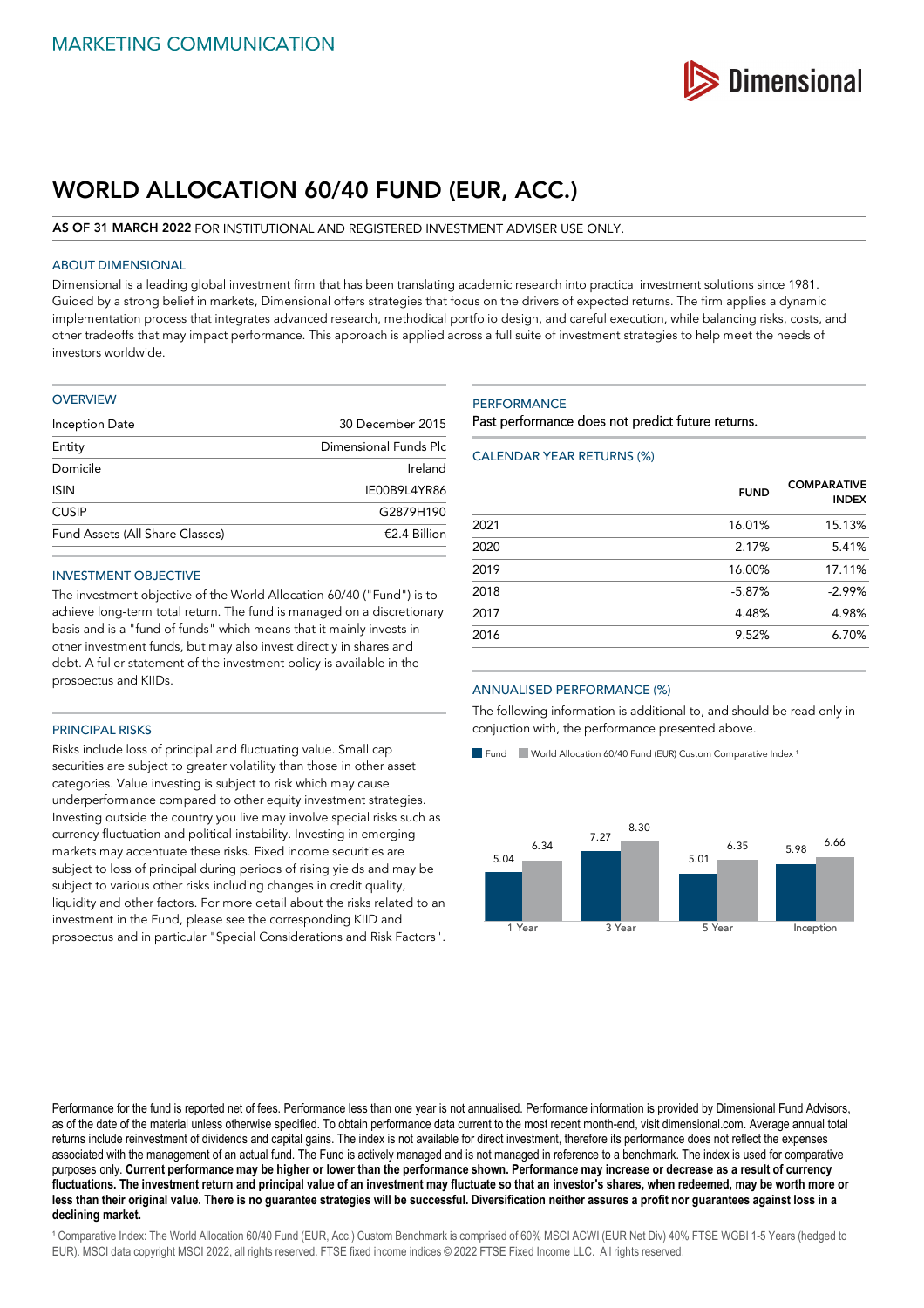## EQUITY CHARACTERISTICS

| 13.017   |
|----------|
| 9.03     |
| €188.910 |
| 2.06     |
|          |

## FIXED INCOME CHARACTERISTICS

| Number of Holdings       | 987   |
|--------------------------|-------|
| Average Maturity (Years) | 4.04  |
| Yield to Maturity        | 1.89% |
| Average Duration (Years) | 3.75  |

## **CHARGES**

| Annual Management Charge  | 0.28% |
|---------------------------|-------|
| Ongoing Charges Figure ** | 0.33% |

The ongoing charges figure shown here is an annualised estimate of the charges as there has been a reasonably significant difference to the last reported ongoing charges figure. The Fund's annual report for each financial year will include detail on the exact charges made. It excludes portfolio transaction costs and performance fees, if any. \*\* As at 1 April 2022